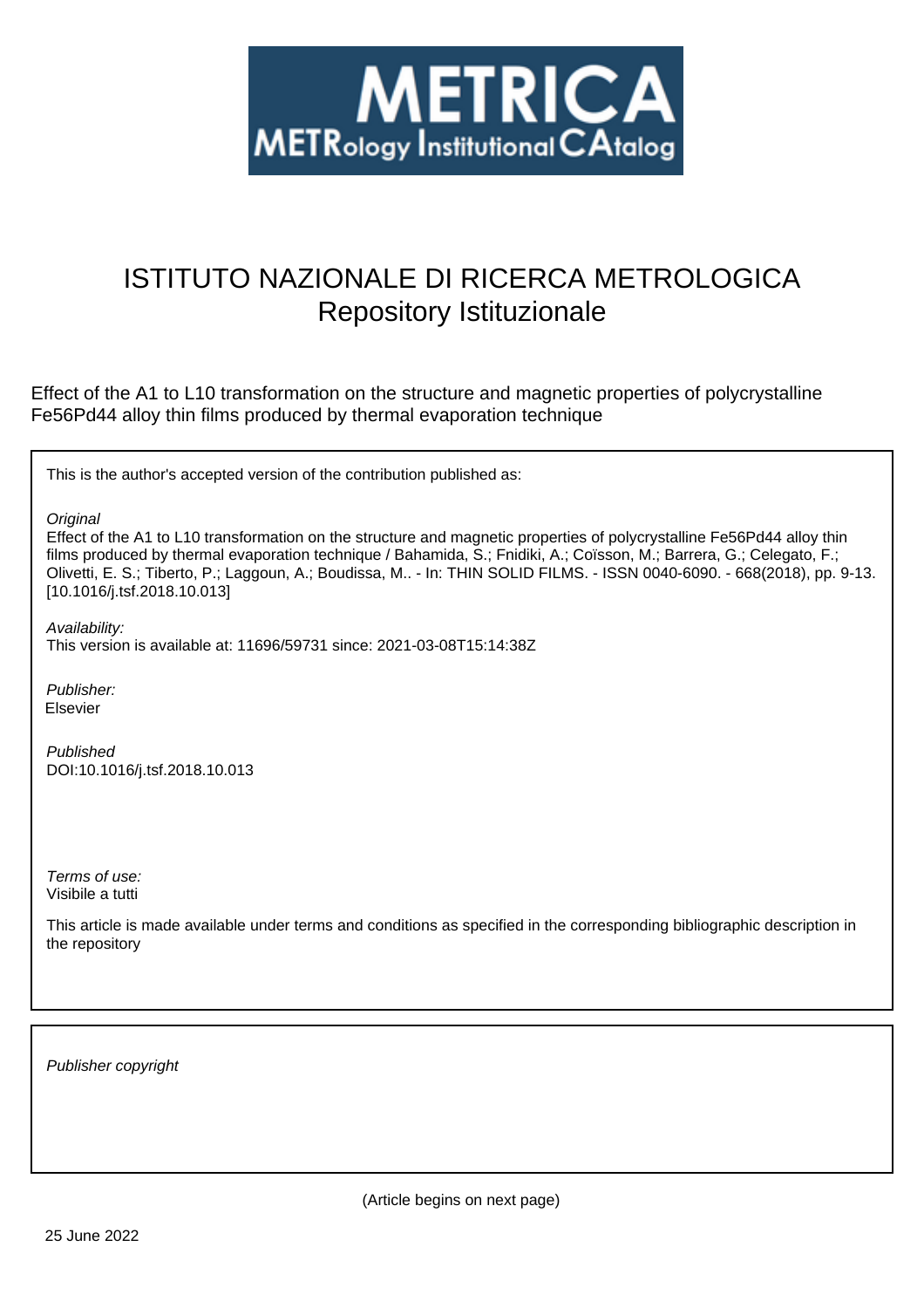# **Effect of the A1 to L10 transformation on the structure and magnetic properties of polycrystalline Fe56Pd44 alloy thin films produced by thermal evaporation technique**

S. Bahamida<sup>1,2</sup>, A. Fnidiki<sup>2</sup>, M. Coïsson<sup>3</sup>, G. Barrera<sup>3</sup>, F. Celegato<sup>3</sup>, E.S. Olivetti<sup>3</sup>, P. Tiberto<sup>3</sup>, A. Laggoun<sup>1</sup>, M. Boudissa<sup>4</sup>

<sup>1</sup>Research unit UR-MPE, University of Boumerdes, 1 Avenue de l'Independance, Boumerdes 35000, Algeria <sup>2</sup>Groupe de Physique des Matériaux, Université et INSA de Rouen - UMR CNRS 6634 -Normandie Université. F-76801 Saint Etienne du Rouvray, France

3 INRIM, Nanoscience and Materials Division, strada delle Cacce 91, 10135 Torino (TO), Italy <sup>4</sup>ENMC Laboratory, Department of Physics, Faculty of Sciences, University Ferhat Abbas, Setif 19000, Algeria

### **Abstract**

X-ray diffraction, conversion electron Mössbauer spectroscopy and superconducting quantum interference device magnetometer techniques have been used to characterize the evolution of the microstructure and of the magnetic properties of phase transformation from disordered FePd facecentred cubic (A1) phase, to an ordered phase  $L1_0$  FePd of tetragonal structure. This study was carried out by isothermally annealing in vacuum at 550 °C, as a function of annealing time, a Fe<sub>56</sub>Pd<sub>44</sub> thin film alloy deposited on silicon substrate.

The structural transformations are accompanied by a decrease of the (c/a) ratio and by an increase of the coercive field as a function of annealing time. After 10 minutes of annealing, the  $(c/a)$ ratio is equal to 0.945, which indicates that the disordered FePd phase is completely transformed into the ordered  $L1_0$  FePd phase. By increasing annealing time, the microstructure of the alloy evolves, antiphase boundaries and twin boundaries develop. In contrast to the relationship most commonly described in the literature, that the highest coercivity corresponds to a two-phase ordered/disordered mixture, in ours studies the maximum value for coercivity corresponds to the fully ordered state. Furthermore, we propose that the high coercivity in these films is due to pinning centres of magnetic domain walls by antiphase boundaries and twin boundaries.

**Keywords:** Iron-palladium alloy; Thin film Structural transformation; Evaporation; X-ray diffraction; Conversion electron Mössbauer spectrometry; Magnetic properties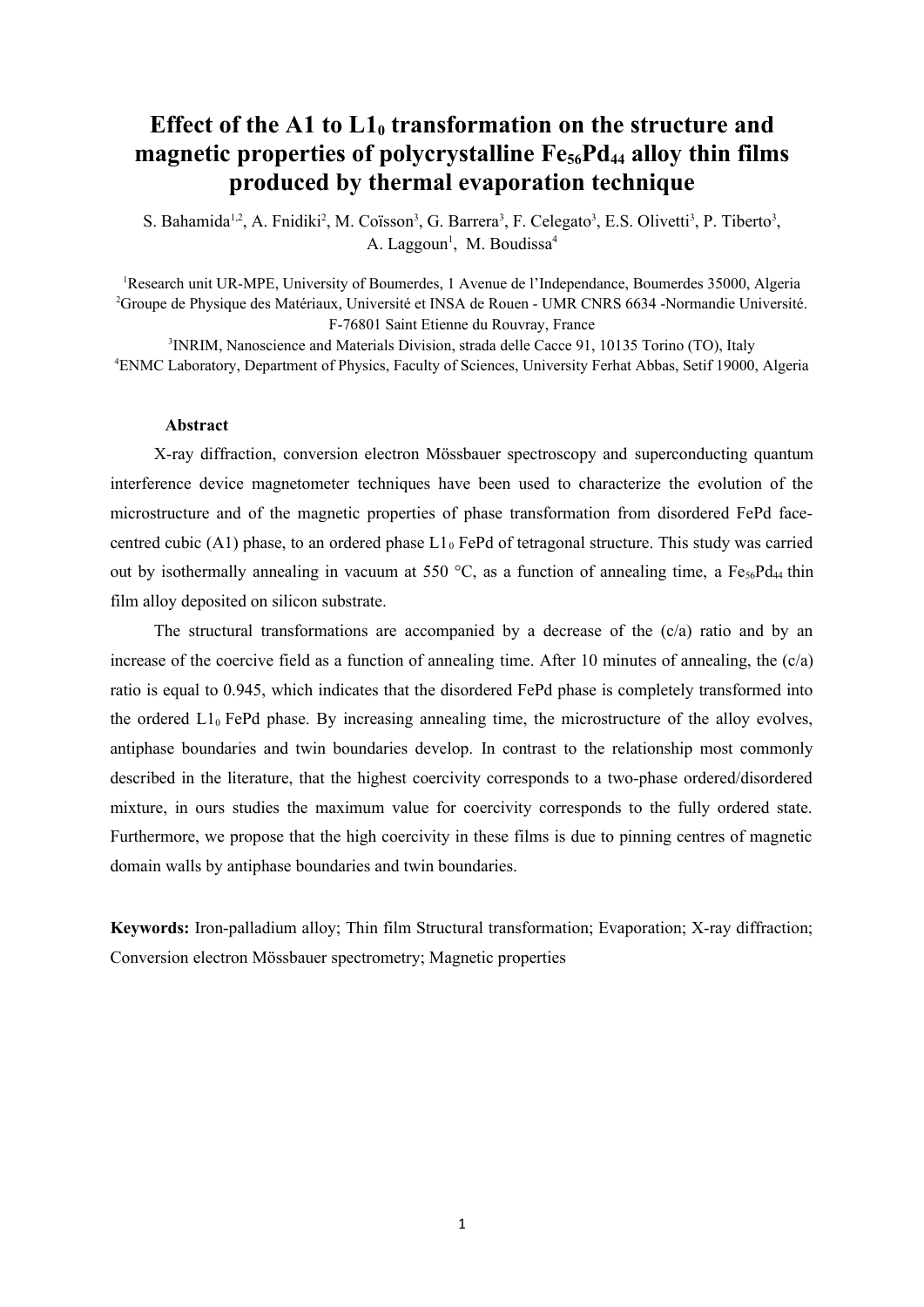# **I. Introduction**

High uniaxial magnetocrystalline anisotropy  $K_u$  in the range 2-6.6  $\cdot$  10<sup>7</sup>erg/cm<sup>3</sup> has been found for alloys such Fe-Pd, Fe-Pt and Co-Pt **[1]**. These alloys are attractive for ultrahigh density magnetic recording and strong permanent magnet applications. The magnetic properties of these alloys are closely related to the microstructure of the tetragonal phase, which arises from the  $A1 \rightarrow L1_0$ transformation  $[2]$ . In the Fe-Pd, Fe-Pt and Co-Pt systems the ordered  $L_0$  phase is the stable phase at low temperatures and forms in conjunction with a first-order cubic (Al) to tetragonal  $(L1_0)$ transformation generally via a nucleation and growth process **[3]**. Hence, the microstructures that develop in ordered ferromagnetic alloys are tweed-like and polytwinned **[2-4]**.

The tweed structure can develop during the  $A1\rightarrow L1_0$  transformation, to relieve the lattice mismatch strain **[2,4]**. The polytwinned structure can develop after the atomic ordering transformation  $(A1 \rightarrow L1_0)$ . Because of this tetragonal lattice misfit of the tetragonal phase with the cubic phase matrix, a large amount of strain energy is induced. The formation of the polytwinned structure is due to the minimization of this atomic ordering strain energy **[5]**.

Importantly, the tweed structure and the polytwinned structure are accompanied by the formation of structural defects, such as antiphase boundaries and twin boundaries. These defects play a role in determining the coercivity mechanism and the magnetization reversal **[2-4]**. Several studies have been focused on the coercivity mechanism (high coercivity) for the  $L1<sub>0</sub>$  ferromagnetic alloys. They have found that the increase of the coercivity is due to the pinning of the magnetic domains walls by the antiphase boundaries and the twin boundaries **[2,3]**. This has been deduced by the Lorentz microscopy imaging technique associated with the conventional transmission electron microscopy technique, which allows to visualise the magnetic domain structure and the microstructure respectively. These defects are characterised by a magnetic property, their hyperfine field, that can be measured by the Mössbauer spectrometry technique **[6].**

In this study, we report the results of our studies in a  $Fe_{56}Pd_{44}$  thin film alloy, produced by thermal evaporation, which is a comparatively inexpensive technique; the film has been annealed at 550  $\degree$ C as a function of time. We have focussed on the evolution of the structural and magnetic properties of phase transformation from disordered FePd face-centred cubic (A1) phase, to an ordered phase  $L1_0$ FePd of tetragonal structure. To this aim, we have used different techniques: the X-ray diffraction to relate the crystallographic structure, the Mössbauer spectrometry for the microstructural transformations, and the superconducting quantum interference device magnetometry for the magnetic proprieties. The goal is to investigate how defects develop and how they affect the magnetic properties when transforming a disordered alloy into an ordered phase. We will show that an adequate development of defects can be exploited in improving the hard magnetic properties of the thin film.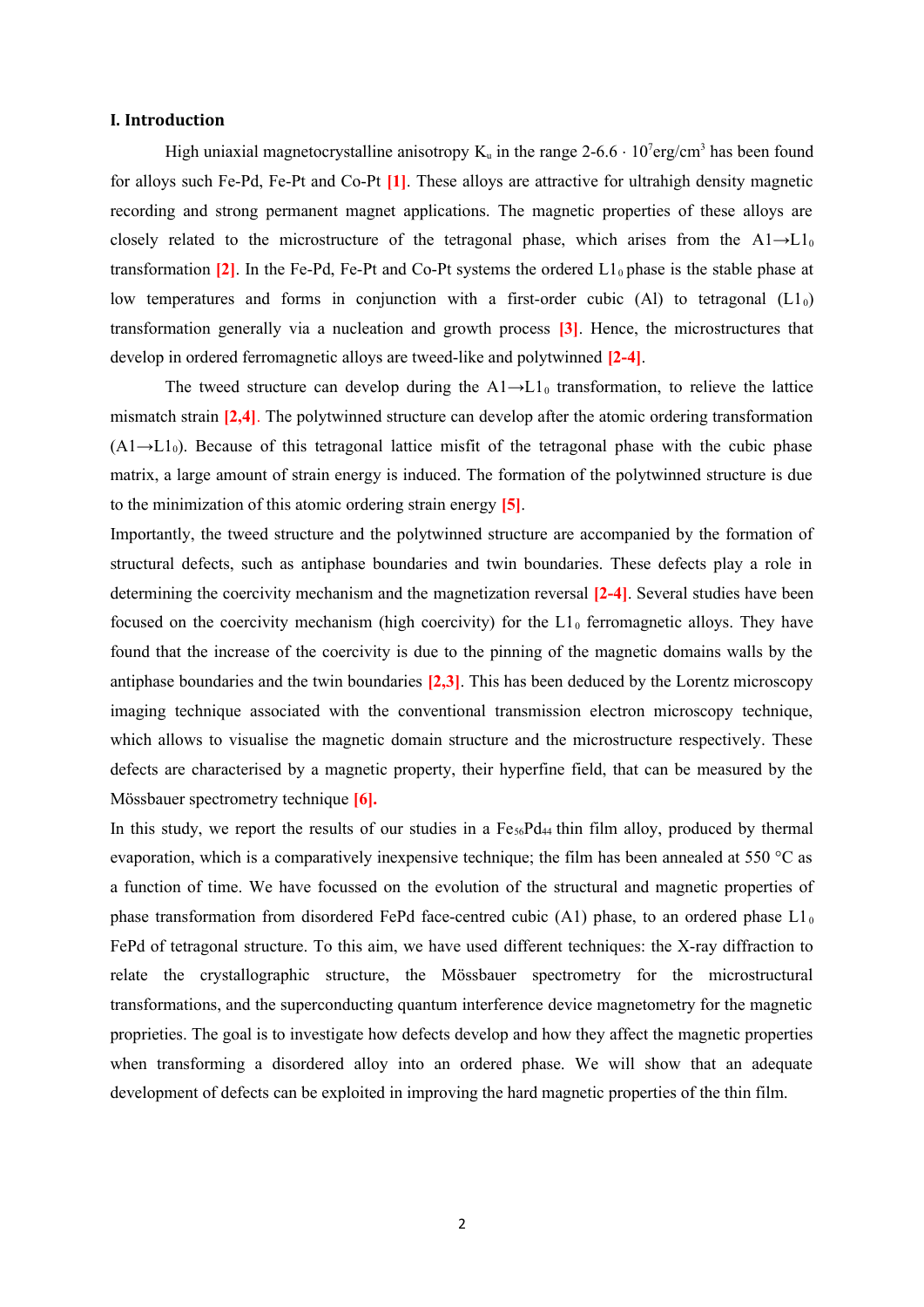# **II. Experimental Procedure**

A Fe56Pd44 thin film was grown on a silicon substrate by thermal evaporation. The alloy was prepared from elemental Fe and Pd powders of 99.99% purity. The mixed powder is deposited in a tungsten crucible placed in high vacuum chamber (base pressure 10−5 Pa). The operation pressure and applied average current were fixed to 7 10<sup>-4</sup> Pa and 124 A respectively. Chemical composition of the sample was determined by energy dispersive analysis by X-rays (EDX) with a relative error of 2 % Pd. The thickness of the alloy films was measured by scanning electron microscopy (SEM): the sample was cut and placed in cross section under the electron beam. The measured thicknesses is 80 nm and the average error in the thickness is around 4%. In order to promote phase transformations in the alloy, annealing treatments in vacuum (base pressure 10<sup>-5</sup> Pa) at 550 °C for different annealing times were performed on selected specimens cut from the as-deposited sample. The alloy structure was studied using a glancing angle X-ray diffractometer (Pan'alytical X'pert PRO) with a  $\text{CoK}_{\alpha}$  radiation source ( $\lambda$ )  $= 0.178897$  nm).

Conversion Electron Mössbauer Spectrometry (CEMS) technique is used in order to analyse the first 100 nm in depth from the sample surface **[7,8]**, at room temperature. CEMS experiments are performed at constant acceleration in reflection geometry using a <sup>57</sup>Co source diffused into a rhodium matrix (1.85 GBq). A He-CH<sub>4</sub> gas flow proportional counter is used to record the conversion (7.3 keV) and Auger (5.5 keV) electrons emitted after the resonant  $\alpha$ -ray scattering by <sup>57</sup>Fe nuclei. The films were set perpendicular to the incident γ- beam. Isomer shifts (IS) at <sup>57</sup>Fe nuclei are given relative to  $\alpha$ -Fe at 300 K.

The magnetic properties were measured at room temperature with a superconducting quantum interference device magnetometer (SQUID) at 300 K with an applied field parallel to the film surface (maximum field applied for the measurements 60 kOe).

### **III. Results and discussion**

X-ray diffraction patterns of the studied samples are shown in **Fig.1**. The spectrum related to the  $Fe<sub>56</sub>Pd<sub>44</sub>$  thin film alloys before annealing is characterised by the fundamental peaks (111), (200), (220) and (311), which are associated to the single disordered FePd phase with face centred cubic (fcc) structure consistent with the literature **[9]**. We also deduced the lattice parameter *a* (3.814  $\pm$  0.014) Å. This value is close to that of the FePd bulk alloy, which is equal to 3.80 Å **[10].** 

Annealing at 550 °C for different times induces significant variations in the XRD patterns. The appearance of the super-lattices (110) and (201) and the splitting of the (200), (220) and (311) peaks in the X-ray diagrams of these films have been observed for all the annealed films. As the annealing time increases, the intensity of the super-lattice peaks increases indicating the increase in the degree of ordering in the  $Fe_{56}Pd_{44}$  alloy. This variation is due to the transformation from the disordered facecentred-cubic (fcc) structure into the  $L1_0$  ordered face-centred-tetragonal (fct) structure occurring during annealing **[9]**. This ordering transformation involves a decrease in size along the z-axis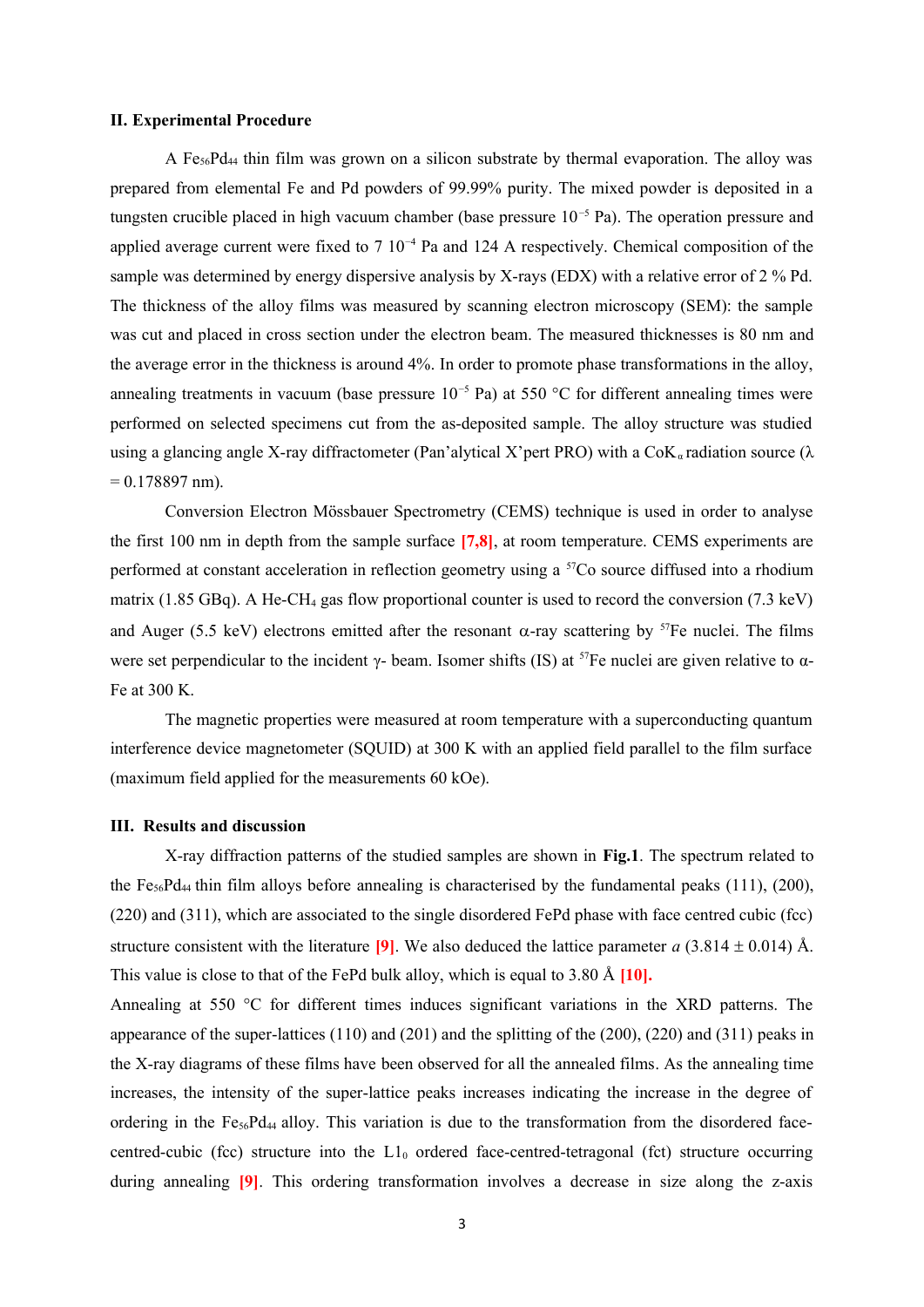(perpendicular to the plane film) and an increase along x and y-axes, leading to tetragonality with the lattice parameter ratio  $(c/a) < 1$ .



Fig. 1. X-ray diffraction patterns of as-deposited and annealed at 550 °C as a function annealing time for  $Fe_{56}Pd_{44}$  thin film alloy.

**Fig. 2** shows the lattice parameters *a* and *c* as well as the ratio  $(c/a)$  for the L1<sub>0</sub> FePd phase as a function of annealing time; these parameters are calculated with the Bragg equation, using both the (111) and (200) peaks. With increasing aging time, *a* increases from (3.814  $\pm$  0.017) Å to (3.871  $\pm$ 0.017) Å, whereas *c* decreases from  $(3.814 \pm 0.014)$  Å to  $(3.660 \pm 0.014)$  Å. There is a large change in the lattice constants up to 10 minutes annealing, especially for *c*, after which the rate of change with aging time gets smaller. This is also reflected on the (c/a) ratio, which decreases from 1 to (0.945  $\pm$ 0.049) rapidly in the beginning with increasing time. This is a signature of the total transformation of the disordered FePd phase into the ordered  $L1_0$  FePd phase.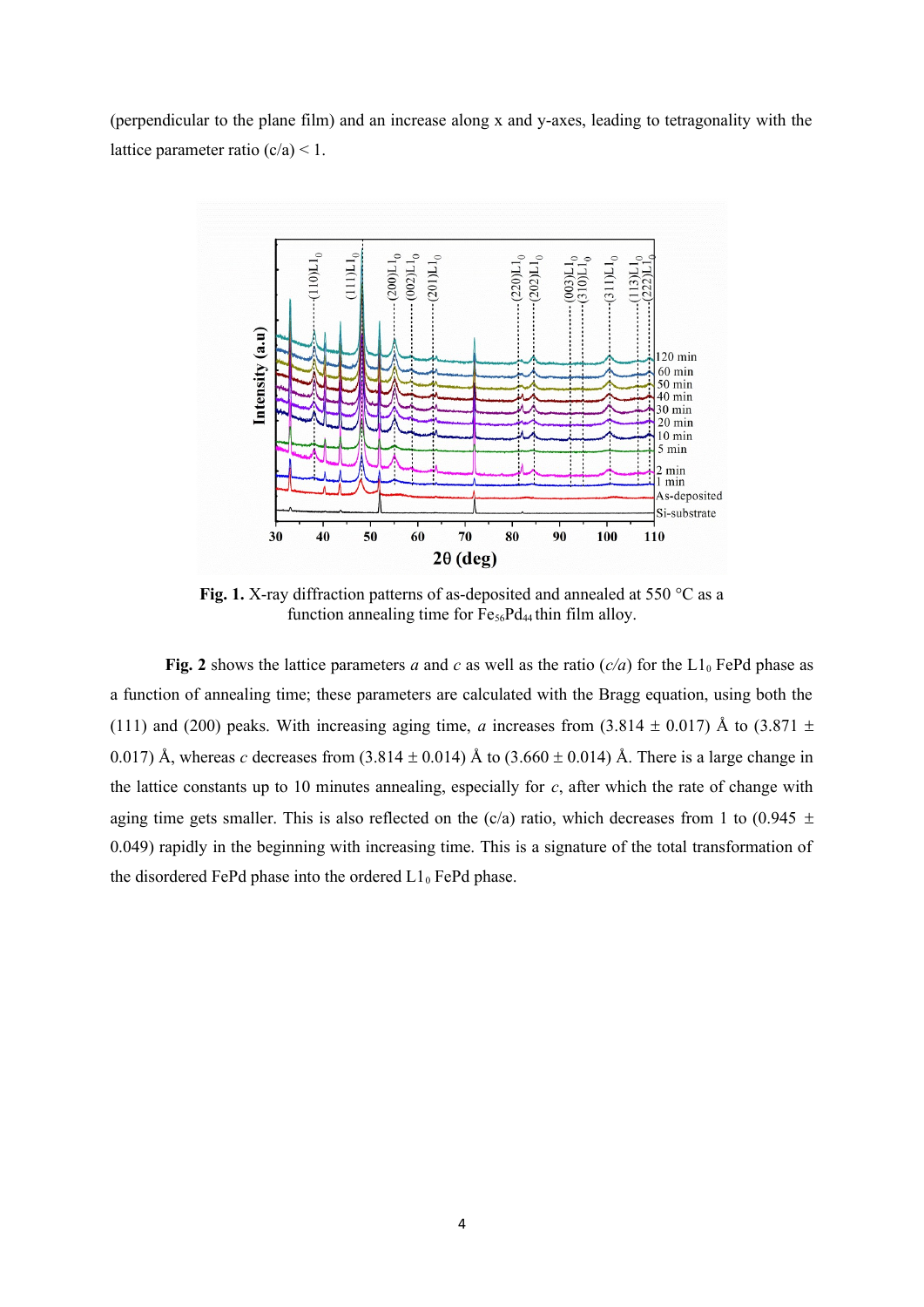

**Fig. 2.** Lattice parameters *a, c* and ratio  $(c/a)$  as a function of annealing time for  $L1_0$  FePd phase.

The obtained ratio (c/a = 0.945) is slightly smaller than that reported for the bulk phase (∼0.96) **[10]**, but acceptably within the experimental uncertainty. Any internal strains possibly present in the material during deposition must have relaxed after annealing, and in any case would not affect the c/a ratio but only the peak widths. Anyway, these values perfectly match with those reported in literature for  $L1_0$  FePd films grown by electro-deposition and subsequent thermal annealing onto polycrystalline titanium substrates, obtaining  $a = 3.87$  Å and  $c = 3.67$  Å [11]. For Fe<sub>64</sub>Pd<sub>36</sub> thin film alloys grown on the silicon (100) substrate by thermal evaporation, the lattice parameters of the L1 $_0$  FePd phase are  $a =$ 3.85 Å and *c* = 3.67 Å with the ratio (*c/a*) equal to 0.953 **[12]**.

During the heat treatment, ordering in  $Fe<sub>56</sub>Pd<sub>44</sub>$  alloy, characterizing the passage of the disordered phase FePd to ordered phase  $L1_0$  FePd, takes place gradually with the annealing temperature at 550 °C as a function of the annealing time. Therefore, the  $S_{L10}$  order parameter of order phase is evaluated after each annealing time;  $S_{L10}$  is a function of the ratio (c/a) accordingly to references [13, 14], and

can be written as follows:  $S_{L1_0}^2 = \left| \left( 1 - \frac{c}{a} \right) \right|$  $\left(\frac{c}{a}\right)$ / $\left(1-\frac{c}{a}\right)$  $\left.\frac{\partial}{\partial a}\right|_{s=1}$ . **Figure 3** shows the evolution of the ratio *c/a* 

and of the order parameter  $S_{L10}$  of the ordered phase  $L1_0$  FePd as a function of the annealing time. The figure clearly shows the opposite trends of the two curves. For all annealing times, the X-ray diffractograms reveal the presence of superstructure peak (110) indicating the presence of the  $L1_0$ FePd phase. From this observation, it is clear that the phase transform in the  $Fe<sub>56</sub>Pd<sub>44</sub>$  alloy is monophasic. After one minute, we notice the rapid increase of the order parameter which reaches a value of 0.94, beyond which it becomes independent of the annealing time, within the experimental uncertainties.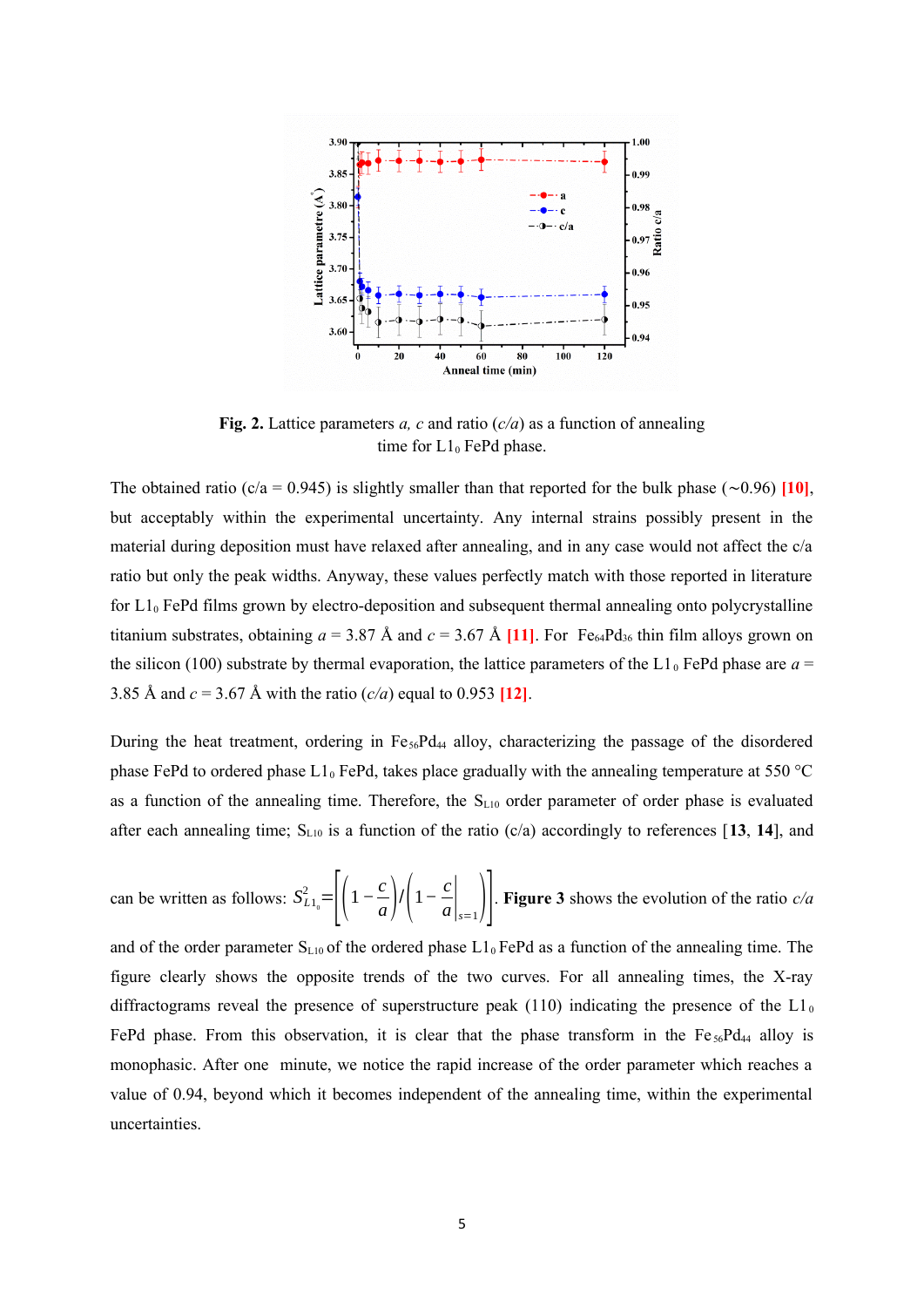

Fig. 3.  $c/a$  ratio (black symbols) and  $S_{L1_0}$ order parameter (red symbols) as a function of annealing time for  $L1_0$  FePd phase.

In order to investigate in greater details the evolution of the  $Fe<sub>56</sub>Pd<sub>44</sub>$  thin film alloys structure with thermal treatments, CEMS measurements have been performed, that are summarised in **Fig. 4**. Symbols represent the experimental data, whereas solid lines correspond to the fits. For each sample, the associated hyperfine magnetic field (HMF) contribution is also reported. For all samples, a clear ferromagnetic sextet can be observed, whose wide line width may be ascribed to a contribution of HMF caused by atomic distribution at near-neighbour sites of  ${}^{57}Fe$  nuclei. The hyperfine parameters and their typical uncertainties obtained by the fits are summarised in **table 1**.

The Mössbauer spectrum of the as-deposited  $Fe<sub>56</sub>Pd<sub>44</sub>$  thin film has been fitted with the individual contribution detected by X-ray diffraction pattern analysis (**figure 4a)**. This contribution is associated with the disordered  $Fe_{50}Pd_{50}$  phase face-centred-cubic (fcc) structure. From the fitting parameters, reported in **table 1**, the mean hyperfine field value is (25.99  $\pm$  0.24) MA/m and the mean isomer shift value is  $(0.1680 \pm 0.005)$  mm/s. The obtained value of the hyperfine field is closer to the value reported by Longworth **[15]** for disordered  $Fe_{50}Pd_{50}$  (25.47 MA/m), but it is lower than the value reported by Gehanno et al. **[16]** which is equal to 27.30 MA/m. The angle between the magnetization direction and the normal to the film plane was estimated to 75°, indicating that the easy axes of magnetization lie, locally, on average close to the sample plane. Hence, the sample is characterized by dominant shape anisotropy.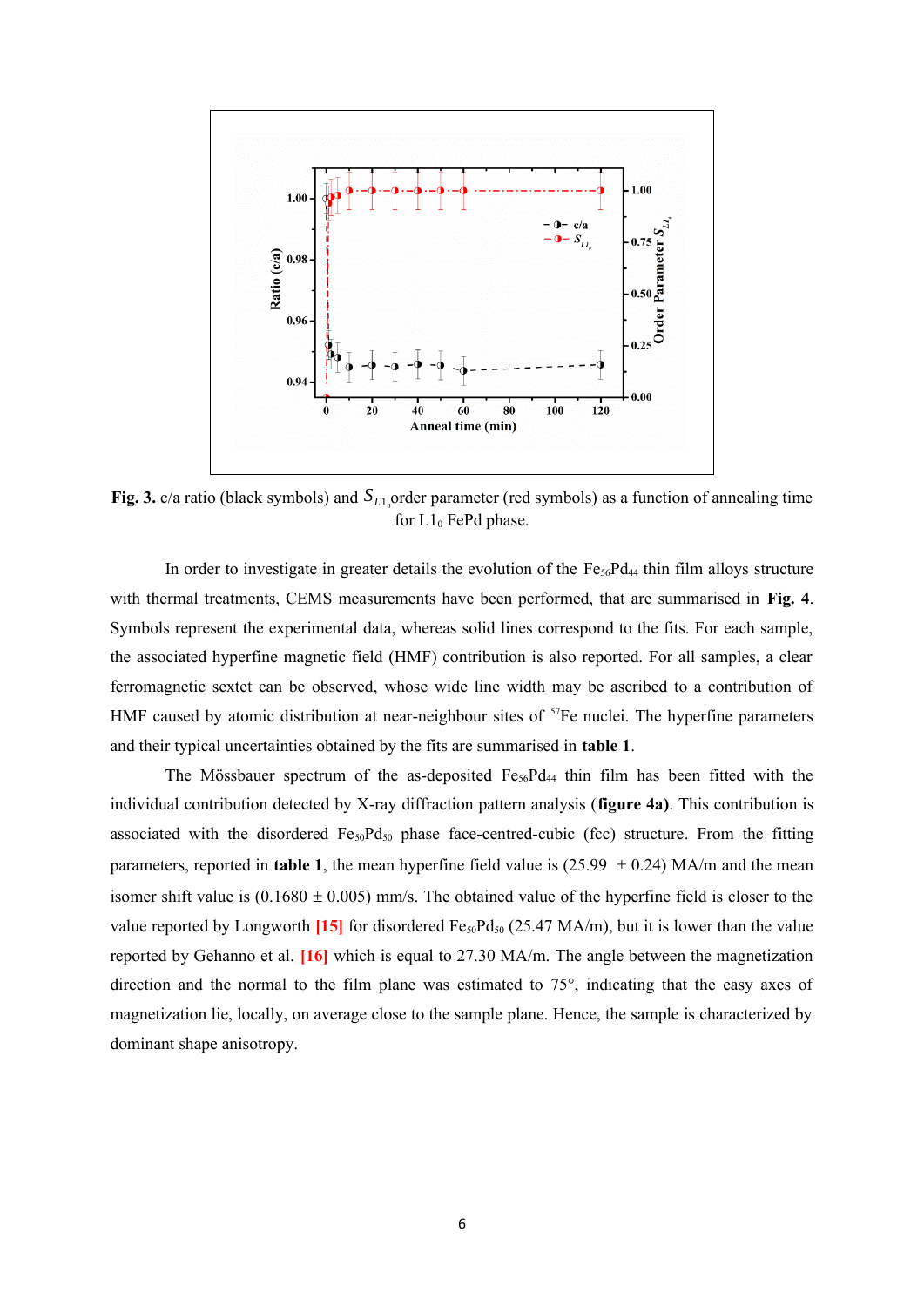

**Fig. 4.** Mössbauer spectrum of the Fe<sub>56</sub>Pd<sub>44</sub> thin film alloy (symbols: experimental data, lines: fits) (a) as-prepared and (b) annealed at 550 °C for 60 min (ordered  $L1_0$  FePd phase (green), twin boundaries (red), antiphase boundaries (blue), the  $Fe_{56}Pd_{44}$  thin film alloys (black)).

For the Fe<sub>56</sub>Pd<sub>44</sub> thin film alloys annealed at 550 °C, the Mössbauer spectrum shows some asymmetry and the onset of intermediate lines; **figure 4b** reports as an example the data relative to the sample annealed for 60 min. Three contributions were assumed. The first contribution accounting for 38.72% of the iron atomic fraction belongs to the fct  $L1_0$  FePd phase. The mean hyperfine field and the quadrupole splitting are (21.33  $\pm$  0.24) MA/m and (0.389  $\pm$  0.005) mm/s respectively. The obtained value for the hyperfine field is closer to the value reported for ordered  $Fe_{50}Pd_{50}$  by Longworth **[15]** and by Tsurin et al. **[6]** which are 21.06 MA/m and 21.32 MA/m respectively, whereas Gehanno et al. **[16]** have found a hyperfine field of 21.97 MA/m. The second and the third contributions can be associated with the small intermediate lines, which are attributed to the larger hyperfine filed values of 22.21 MA/m and 24.68 MA/m respectively. Hence, these contributions can be associated to structural defects **[6, 16, 17].**

Tsurin et al. [6] have analyzed the Mössbauer spectra of bulk L1<sub>0</sub> FePd polycrystalline samples with three contributions. The first one corresponding to large ordered regions with a hyperfine field and a quadrupole splitting of 21.06 MA/m and 0.3825 mm/s respectively. The second one was associated to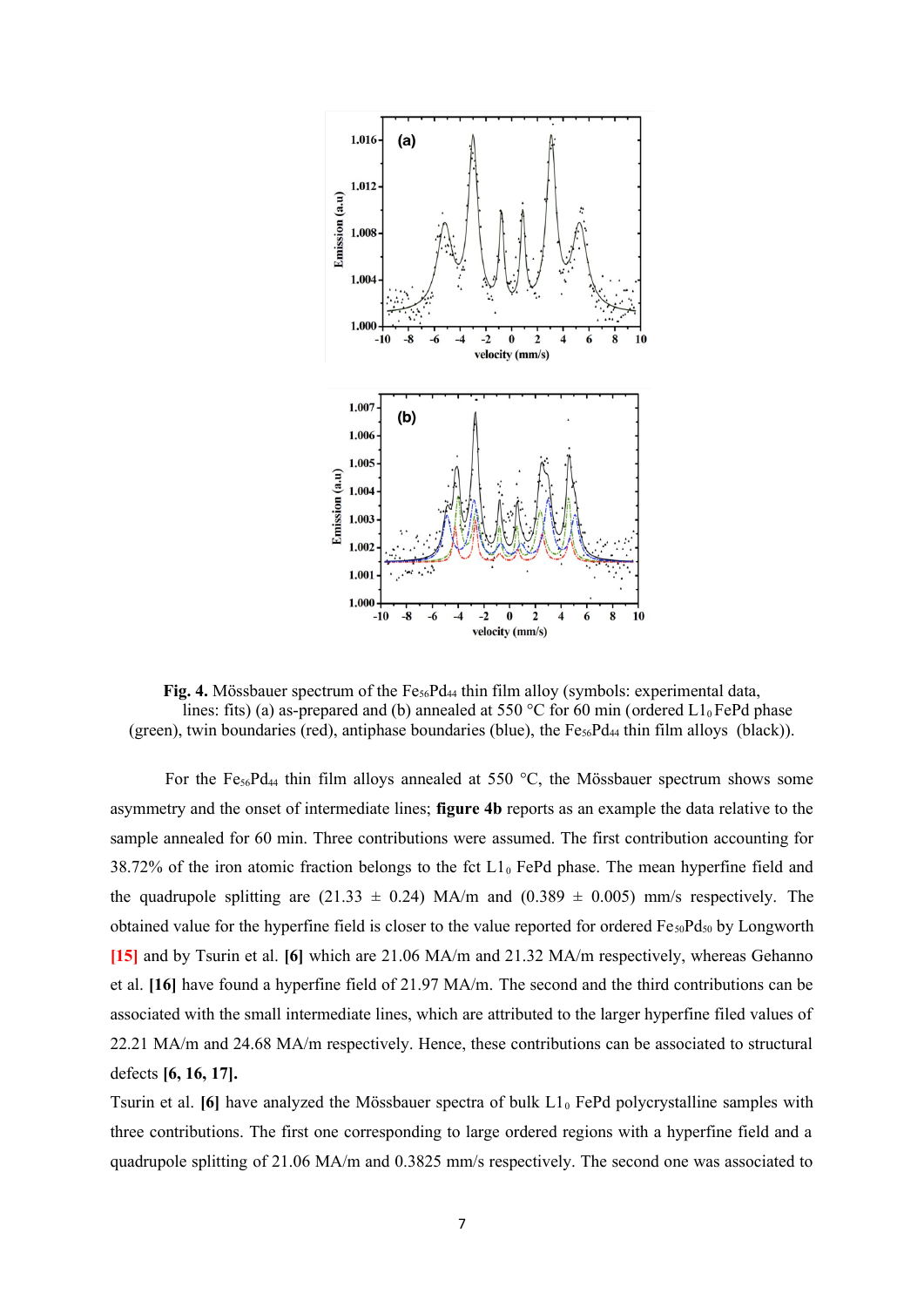twin-oriented domains, with a hyperfine field of 22.49 MA/m and a quadrupole splitting of 0.289 mm/ s. The last one, with a hyperfine field of 24.68 MA/m, was attributed to antiphase boundaries. In the case of Gehanno et al**. [16, 17]**, their study focused on the magnetic properties of the FePd thin films deposited on the MgO substrate; by the analysis of the Mössbauer spectroscopy they found a broadening in the hyperfine field distribution which is due to the presence of structural defects (twin boundaries and antiphase boundaries). Indeed, structural defects such as twin boundaries and antiphase boundaries have been shown to generate perturbed regions with larger hyperfine field values with respect to the ordered phase, and whose values are pretty much coincident with those measured in our annealed samples.

These structural defects turn out to play a significant role in the magnetic properties (e.g. coercive field) of the alloy. It is worth noting that the combined atomic fraction of the twin boundaries and of the antiphase boundaries amounts to approximately 61% of the total atoms. From the XRD data, the average crystallite size of the sample annealed for 60 minutes is of approximately 16 nm (8 nm radius), which means that the surface-to-volume ratio is rather large. As antiphase and twin boundaries are a result of the interfacing of adjacent crystallites, their relative significance, as evidenced by the Mössbauer analysis, appears justified by the small crystallite size. Also for the annealed samples, the angle at which the average magnetisation vector lies with respect to the normal to the substrate is 75° for the  $L1_0$  phase and the twin-oriented domains, and 90 $^{\circ}$  for antiphase boundaries, indicating that even in presence of a strong magnetocrystalline anisotropy (due to the  $L_1$ <sup>0</sup> phase), the easy axes are predominantly oriented close to the sample plane.

**Table 1:** Mössbauer parameters of as-prepared and annealed at 550 °C samples:  $(H<sub>hf</sub>)$  average hyperfine magnetic field, (θ) average angle between the normal to the sample plane and the hyperfine magnetic field, (OS) quadrupolar splitting, 〈DI〉 isomer shift

| Fe <sub>56</sub> Pd <sub>44</sub> | Atomic<br>fraction % | $(\langle H_{\text{hf}} \rangle \pm$<br>$0.24)$ (MA/<br>m) | $(QS) \pm 0.005$<br>(mm/s) | $(\langle DI \rangle \pm 0.005)$<br>(mm/s) | $(\langle \theta \rangle \pm 5)$<br>(°) | Contribution                  |
|-----------------------------------|----------------------|------------------------------------------------------------|----------------------------|--------------------------------------------|-----------------------------------------|-------------------------------|
| As-<br>deposited                  | 100                  | 25.99                                                      | 0.000                      | 0.168                                      | 75                                      | Disordered fcc FePd<br>phase  |
| Annealing<br>550 °C               | 38.72                | 21.33                                                      | 0.389                      | 0.112                                      | 75                                      | Ordered $L1_0$ FePd<br>phase  |
|                                   | 15.86                | 22.21                                                      | 0.289                      | 0.090                                      | 75                                      | Twin boundaries               |
|                                   | 45.42                | 24.68                                                      | 0.000                      | 0.132                                      | 90                                      | Antiphase boundaries<br>(APB) |

The hysteresis loops of the studied samples have therefore been measured at room temperature by applying in-plane magnetic fields, and the results are shown in **figure 5**. The as-deposited film is characterised by the softest magnetic behaviour, having a coercive field of 400 A/m and a remanence to saturation ratio (Mr/Ms) of 0.38. This result is in agreement with both X-ray and Mössbauer results, which indicates the presence of the disordered face-centred-cubic FePd phase.

For the films annealed at 550 °C for different time, the loops significantly change shape. The coercivity increases with increasing annealing time, indicating that the sample becomes magnetically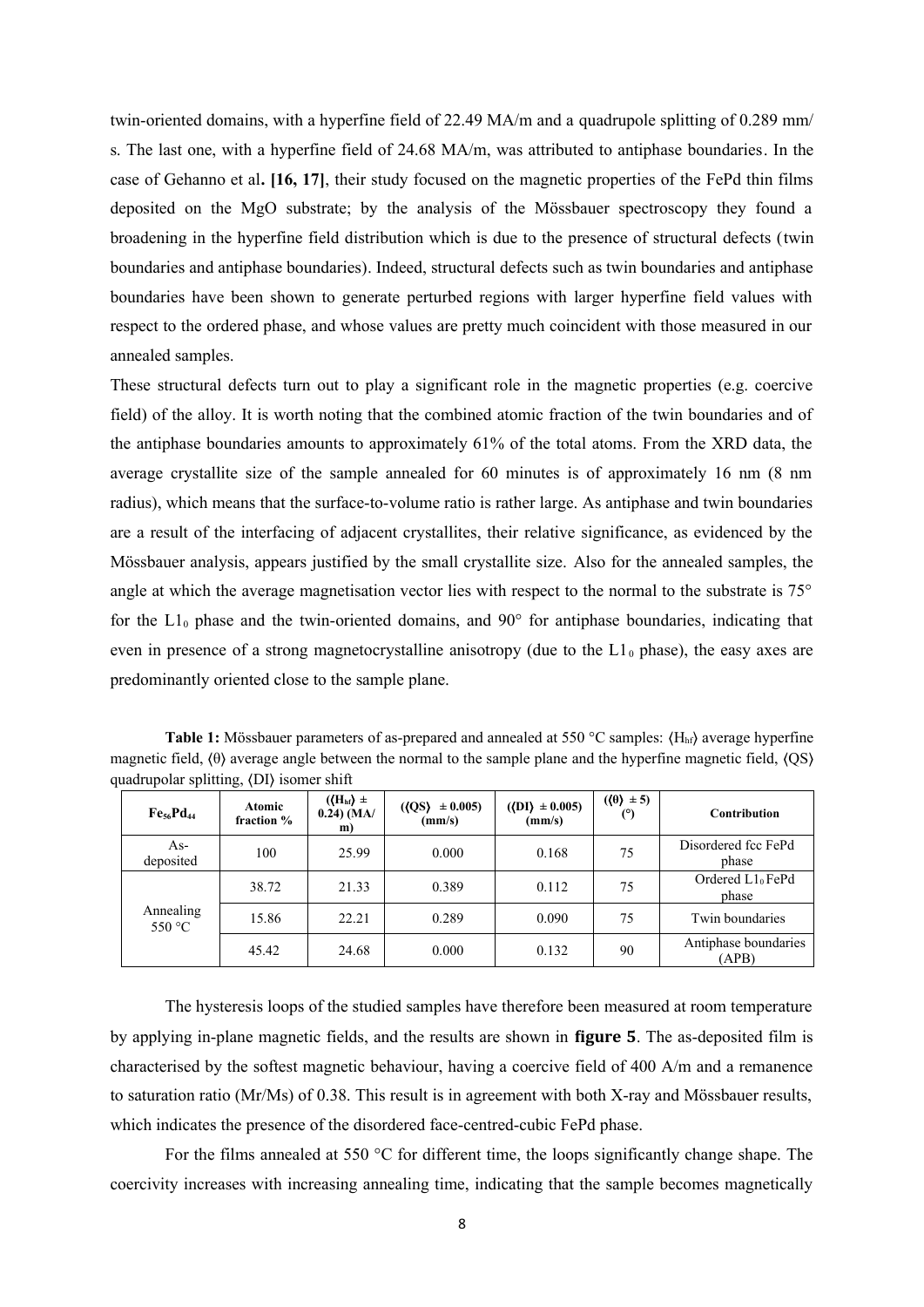harder. At 10 minutes annealing time, the coercivity is equal to 106.7 kA/m. This change in the coecitivity is associated to the total transformation of the disordered FePd phase into ordered  $L1_0$  FePd phase in the alloy in agreement with X-ray results. After long annealing time (60 minutes), the coercivity reaches the value of 157.1 kA/m. By comparing the in-plane and out-of-plane hysteresis loops of the sample annealed for 60 minutes, it is evident that the anisotropy axes of the tetragonal crystallites are not aligned along any preferential direction in space. The high remanence to saturation ratio for the in-plane loop suggests that rotation processes are not significant for this sample, in agreement with Mössbauer data that indicate an average distribution of the anisotropy axes of the crystallites along directions tilted by 75° with respect to the normal to the film plane. Moreover, according to the results of the Mössbauer spectrometry the microstructure of the alloy has further changed, with the formation of antiphase boundaries and twin boundaries. These results suggest that the high coercivity is induced not only by the order-disorder transformation but also by the structural defects.



**Fig. 5.** Hysteresis loops for Fe<sub>56</sub>Pd<sub>44</sub> thin film: (a) as-deposited; (b) annealed at 550 °C for 10 minutes (black curve), 60 minutes in-plane (red curve) and out-of-plane (blue curve).

In fact, generally speaking, defects in the  $L1<sub>0</sub>$  ordered ferromagnetic alloys, such as antiphase boundaries and twin boundaries as well as phase boundaries (ordered/disordered), can form pinning centres that impede the movement of magnetic domain walls, leading to high coercivity [**2-4, 18**]. Several works were realized to understand the origin of these structural defects and the mechanisms of high coercivity in the ordered ferromagnetic alloys. Ritau et al. **[17]** have examined the order-disorder transformation in CoPt and FePt thin films annealed at 700 °C. They have suggested that the high coercivity mechanism in these thin films is due to the magnetic domain wall pinning at the phase boundaries (ordered/ disordered) and at the antiphase boundaries. Wang et al. **[2]** have used different techniques, i.e. the Lorentz microscopy imaging to study the magnetic domain structure and the conventional transmission electron microscopy to visualize the microstructure in the  $Fe_{55}Pd_{45}$  alloy, as well as the VSM to measure the magnetic properties at different stages of atomic ordering. At low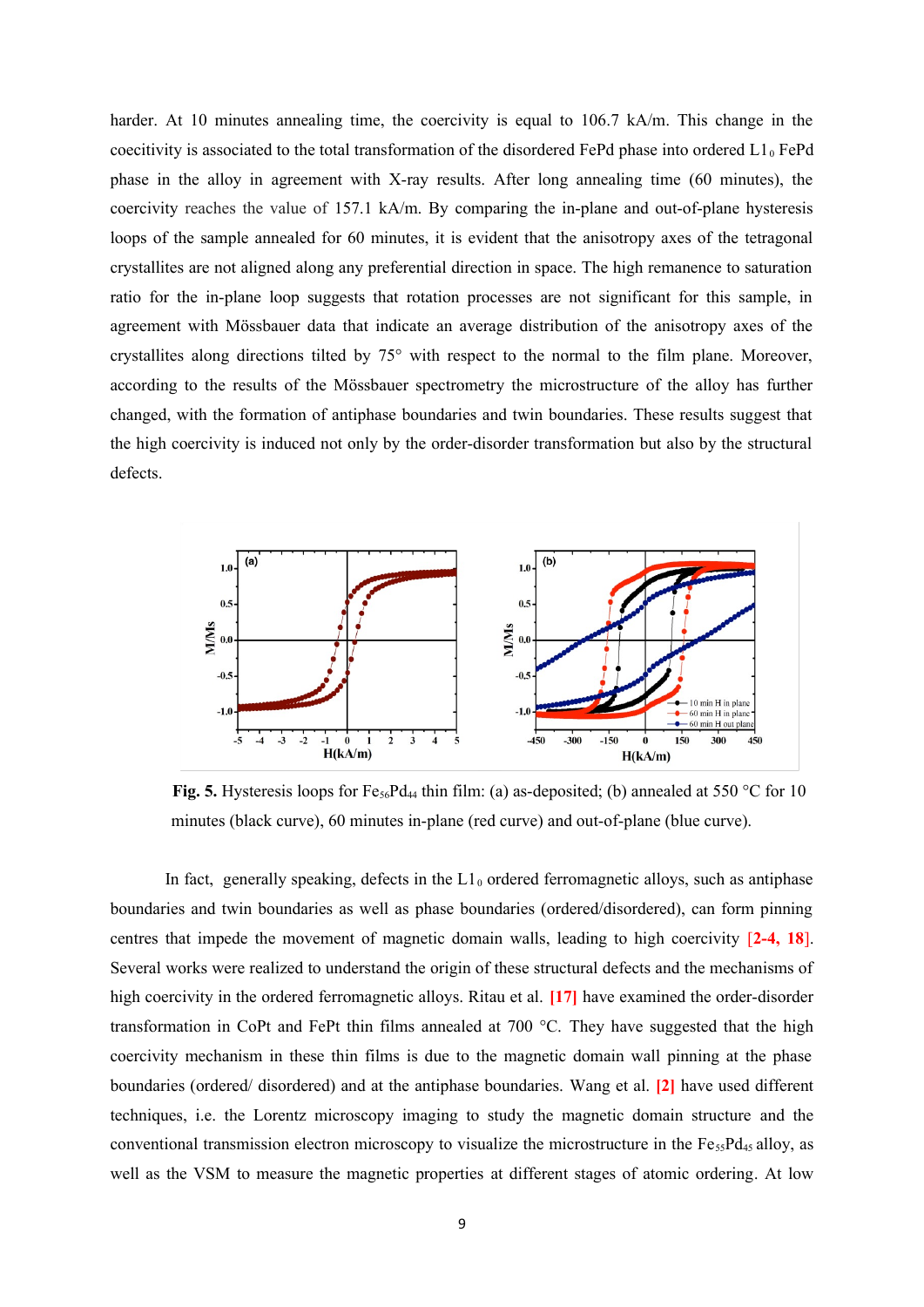annealing temperature, they have found that the antiphase boundaries are formed in the tweed structure, while the twin boundaries are formed in the polytwinned structure, at higher annealing temperature. Also, they have deduced that the mechanism of high coercivity is due to the wall pinning at the antiphase boundaries and the twin boundaries.

In the present study, magnetic measurements reveal that a hard magnetic behaviour is achieved already after 10 minutes annealing, when XRD reveal a complete transformation of the disordered soft phase into the  $L1_0$  one. However, coercivity still increases when annealing is continued, as the development of the tetragonal phase induces the formation of antiphase boundaries and twin boundaries that are all detected by Mössbauer spectroscopy. Their presence results in a further increase of the coercivity.

### **IV. Conclusion**

The A1→L1<sub>0</sub> phase transformation has been studied in the Fe<sub>56</sub>Pd<sub>44</sub> alloy system in thin films form submitted to thermal treatments at 550 °C in vacuum as a function of annealing time. Combined structural (CEMS and XRD) and magnetic (SQUID) measurements revealed that the phase transformation is complete after just 10 minutes annealing, but the subsequent evolution of the  $L_0$ phase, with the development of twinned domains, twin boundaries and antiphase boundaries, is quite effective in contributing to the magnetic properties and in increasing the value of the coercive field. This study has therefore proved that in order to optimise the hard magnetic properties of the  $Fe_{56}Pd_{44}$ thin films, the microstructure evolution must be carefully followed in order to exploit not only the development of the  $L1_0$  phase, but also of its structural defects, that in proper conditions act favourably to the increase of coercivity.